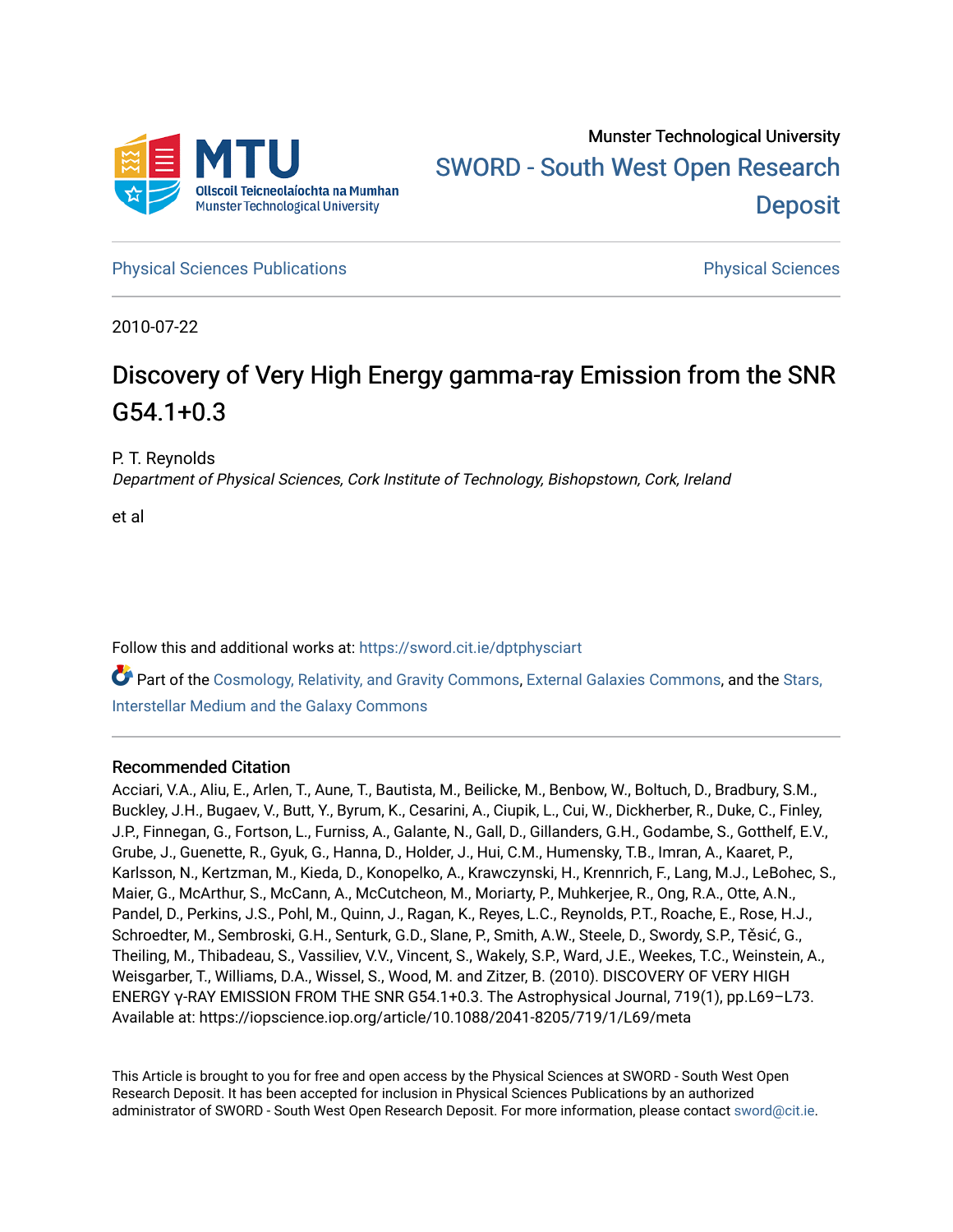## DISCOVERY OF VERY HIGH ENERGY *γ* -RAY EMISSION FROM THE SNR G54.1+0.3

V. A. Acciari<sup>1</sup>, E. Aliu<sup>2,26</sup>, T. Arlen<sup>3</sup>, T. Aune<sup>4</sup>, M. Bautista<sup>5</sup>, M. Beilicke<sup>6</sup>, W. Benbow<sup>1</sup>, D. Boltuch<sup>2</sup>, S. M. Bradbury<sup>7</sup>, J. H. BUCKLEY<sup>6</sup>, V. BUGAEV<sup>6</sup>, Y. BUTT<sup>8</sup>, K. BYRUM<sup>9</sup>, A. CESARINI<sup>10</sup>, L. CIUPIK<sup>11</sup>, W. CUI<sup>12</sup>, R. DICKHERBER<sup>6</sup>, C. DUKE<sup>13</sup>, J. P. FINLEY<sup>12</sup>, G. FINNEGAN<sup>14</sup>, L. FORTSON<sup>11</sup>, A. FURNISS<sup>4</sup>, N. GALANTE<sup>1</sup>, D. GALL<sup>12</sup>, G. H. GILLANDERS<sup>10</sup>, S. GODAMBE<sup>14</sup>, E. V. GOTTHELF<sup>15</sup>, J. GRUBE<sup>11, 16</sup>, R. GUENETTE<sup>5</sup>, G. GYUK<sup>11</sup>, D. HANNA<sup>5</sup>, J. HOLDER<sup>2</sup>, C. M. HUI<sup>14</sup>, T. B. HUMENSKY<sup>17</sup>, A. Imran<sup>18</sup>, P. Kaaret<sup>19</sup>, N. Karlsson<sup>11</sup>, M. Kertzman<sup>20</sup>, D. Kieda<sup>14</sup>, A. Konopelko<sup>21</sup>, H. Krawczynski<sup>6</sup>, F. Krennrich<sup>18</sup>, M. J. Lang<sup>10</sup>, S. LeBohec<sup>14</sup>, G. Maier<sup>5,27</sup>, S. McArthur<sup>6</sup>, A. McCann<sup>5</sup>, M. McCutcheon<sup>5</sup>, P. Moriarty<sup>22</sup>, R. Muhkerjee<sup>23</sup>, R. A. Ong<sup>3</sup>, A. N. Otte<sup>4</sup>, D. Pandel<sup>19</sup>, J. S. Perkins<sup>1</sup>, M. Pohl<sup>18,27,28</sup>, J. Quinn<sup>16</sup>, K. Ragan<sup>5</sup>, L. C. Reyes<sup>24</sup>, P. T. Reynolds<sup>25</sup>, E. ROACHE<sup>1</sup>, H. J. ROSE<sup>7</sup>, M. SCHROEDTER<sup>18</sup>, G. H. SEMBROSKI<sup>12</sup>, G. DEMET SENTURK<sup>15</sup>, P. SLANE<sup>8</sup>, A. W. SMITH<sup>9</sup>, D. STEELE<sup>11,29</sup>, S. P. SWORDY<sup>17</sup>, G. Těsić<sup>5</sup>, M. Theiling<sup>1</sup>, S. Thibadeau<sup>6</sup>, V. V. Vassiliev<sup>3</sup>, S. Vincent<sup>14</sup>, S. P. Wakely<sup>17</sup>, J. E. Ward<sup>16</sup>, T. C. Weekes<sup>1</sup>, A. Weinstein<sup>3</sup>, T. Weisgarber<sup>17</sup>, D. A. Williams<sup>4</sup>, S. Wissel<sup>17</sup>, M. Wood<sup>3</sup>, and B. Zitzer<sup>12</sup> <sup>1</sup> Fred Lawrence Whipple Observatory, Harvard-Smithsonian Center for Astrophysics, Amado, AZ 85645, USA<br>
<sup>2</sup> Department of Physics and Astronomy and the Bartol Research Institute, University of Delaware, Newark, DE 19716 <sup>12</sup> Department of Physics, Purdue University, West Lafayette, IN 47907, USA<br><sup>13</sup> Department of Physics, Grinnell College, Grinnell, IA 50112-1690, USA<br><sup>14</sup> Department of Physics and Astronomy, University of Utah, Salt Lak <sup>16</sup> School of Physics, University College Dublin, Belfield, Dublin 4, Ireland<br><sup>17</sup> Enrico Fermi Institute, University of Chicago, Chicago, IL 60637, USA; [wakely@uchicago.edu](mailto:wakely@uchicago.edu)<br><sup>18</sup> Department of Physics and Astronomy, Iowa <sup>21</sup> Department of Physics, Pittsburg State University, 1701 South Broadway, Pittsburg, KS 66762, USA<br><sup>22</sup> Department of Life and Physical Sciences, Galway-Mayo Institute of Technology, Dublin Road, Galway, Ireland<br><sup>23</sup> D

<sup>25</sup> Department of Applied Physics and Instrumentation, Cork Institute of Technology, Bishopstown, Cork, Ireland

*Received 2010 January 30; accepted 2010 July 8; published 2010 July 22*

#### ABSTRACT

We report the discovery of very high energy (VHE) gamma-ray emission from the direction of the SNR G54.1+0.3 using the VERITAS ground-based gamma-ray observatory. The TeV signal has an overall significance of 6.8*σ* and appears pointlike given the resolution of the instrument. The integral flux above 1 TeV is 2.5% of the Crab Nebula flux and significant emission is measured between 250 GeV and 4 TeV, well described by a power-law energy spectrum  $dN/dE \sim E^{-\Gamma}$  with a photon index  $\Gamma = 2.39 \pm 0.23_{\text{stat}} \pm 0.30_{\text{sys}}$ . We find no evidence of time variability among observations spanning almost two years. Based on the location, the morphology, the measured spectrum, the lack of variability, and a comparison with similar systems previously detected in the TeV band, the most likely counterpart of this new VHE gamma-ray source is the pulsar wind nebula (PWN) in the SNR G54.1+0.3. The measured X-ray to VHE gamma-ray luminosity ratio is the lowest among all the nebulae supposedly driven by young rotation-powered pulsars, which could indicate a particle-dominated PWN.

*Key words:* gamma rays: general – ISM: supernova remnants – pulsars: individual (J1930+1852, J1928+1746)

#### 1. INTRODUCTION

In recent years, new insights into the most extreme environments in the Galaxy have been obtained through the very high energy (VHE, *>*100 GeV) gamma-ray band (Aharonian et al. [2005a\)](#page-5-0). The majority of the *>*50 Galactic TeV sources found thus far are associated with supernova remnants (SNRs) or pulsar wind nebulae (PWNe).<sup>30</sup> The detection of these stellar remnants in VHE gamma rays constitutes a probe of nonthermal astrophysical processes. The acceleration of electrons or nuclei, above 1 TeV, in these sources leads to the generation of gamma rays. Relativistic electrons can produce gamma rays by non-thermal bremsstrahlung, and by inverse Compton

<sup>30</sup> TeVCat, an online catalog for TeV Astronomy, [http://tevcat.uchicago.edu/.](http://tevcat.uchicago.edu/)

<sup>26</sup> Now at Department of Physics and Astronomy, Barnard College, Columbia University, NY 10027, USA.

<sup>27</sup> Now at DESY, Platanenallee 6, 15738 Zeuthen, Germany.

 $^{28}$  Now at Institut für Physik und Astronomie, Universität Potsdam, 14476 Potsdam-Golm, Germany.

<sup>29</sup> Now at Los Alamos National Laboratory, MS H803, Los Alamos, NM 87545, USA.

L69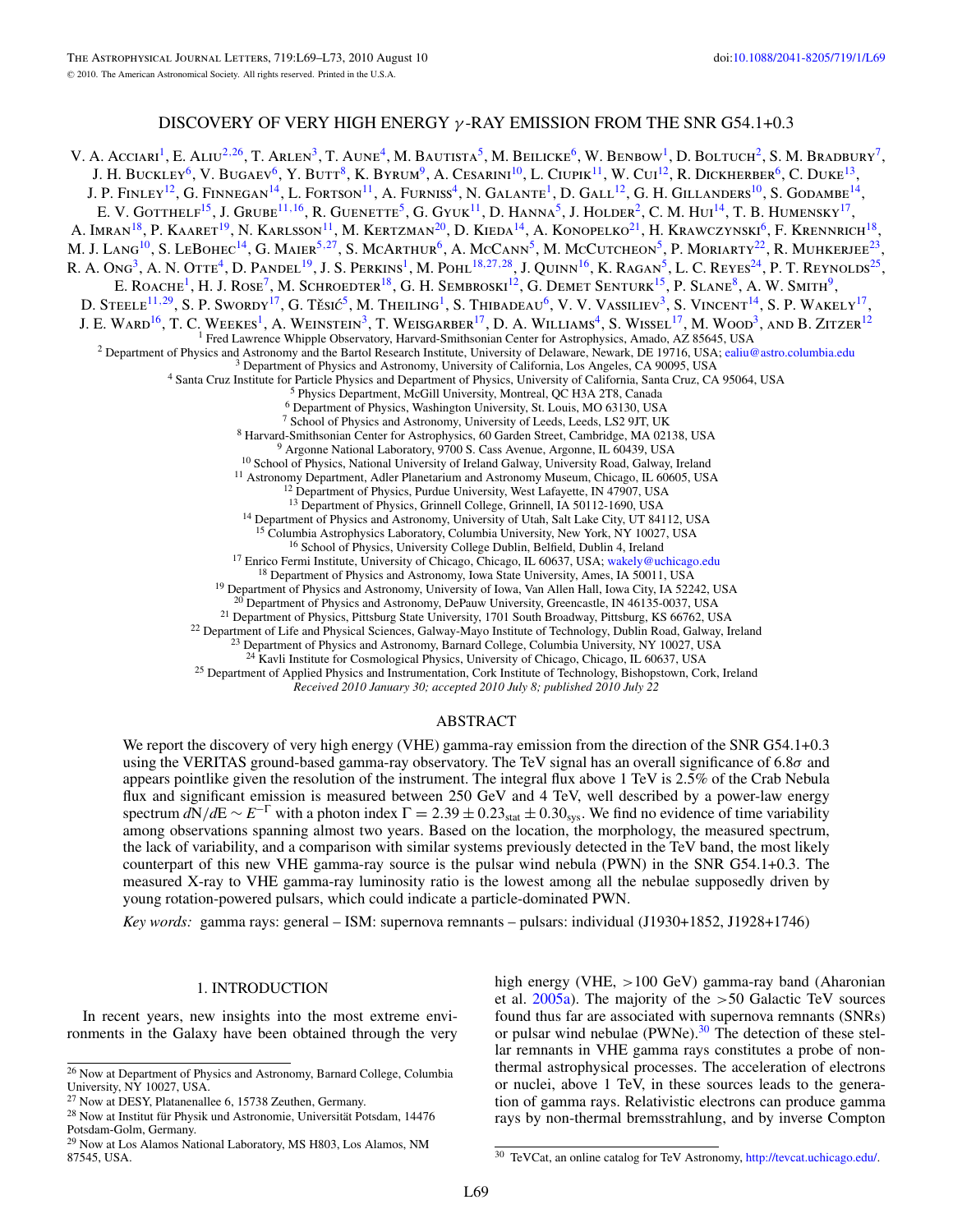(IC) scattering on ambient microwave, IR, or optical photons, whereas protons and atomic nuclei can generate gamma rays via the decay of neutral pions produced in hadronic interactions with ambient material. A confirmation of the latter process associated with the gamma rays from SNRs is seen as a probe of nucleonic cosmic-ray production sites in the Galaxy.

The SNR G54.1+0.3 has been predicted to emit gamma rays detectable with the current generation of TeV instruments after the discovery of a rotation-powered pulsar in its center, a source of high energy electrons (e.g., Bednarek & Bartosik [2005\)](#page-5-0). This pulsar, PSR J1930+1852 ( $P = 136$  ms), with a derived spin-down power of  $\dot{E} = 1.2 \times 10^{37}$  erg s<sup>-1</sup> and a spin-down age of  $\tau_c \sim 2900$  years (Camilo et al. [2002\)](#page-5-0), is among the youngest and most energetic pulsars known. The PWN powered by this pulsar was first recognized as such from high-resolution radio observations (Reich et al. [1985\)](#page-5-0). The PWN exhibits a filled-center morphology ( $2' \times 1'$ .5), a flat radio spectrum ( $\alpha \approx 0.13$ ) that is fairly constant over the entire source extent, and a high level of polarization (Velusamy & Becker [1988\)](#page-5-0). The discovery of an X-ray jet, consistent with the radio extension, and the measurement of its non-thermal spectrum confirmed the PWN nature of G54.1+0.3 (Lu et al. [2001\)](#page-5-0). More detailed X-ray observations by Lu et al. [\(2002\)](#page-5-0) resolved the inner structure of the nebula as a central pointlike source with a surrounding ring and bipolar elongations, comparable to the Crab Nebula. The same authors suggested a distance of ∼5 kpc, based on the X-ray absorption. The most recent estimate is  $6.2^{+1.0}_{-0.6}$  kpc, based on an apparent morphological association between the PWN and a nearby molecular CO cloud (Leahy et al. [2008\)](#page-5-0).

Similar to the Crab Nebula, G54.1+0.3 lacks a strong surrounding circumstellar interaction between the SNR forward shock and the progenitor star wind (Chevalier [2005\)](#page-5-0), in which particles could be accelerated and produce an additional nonthermal emission contribution. Recently, Leahy et al. [\(2008\)](#page-5-0) found a shell of 30 diameter surrounding G54.1+0.3, but the authors concluded that these are unlikely to be associated based on the different measured distances. After that, Koo et al. [\(2008\)](#page-5-0) identified a partial shell-like infrared structure surrounding much of the X-ray/radio core in G54.1+0.3, which they proposed to be a star-forming region triggered by late-phase winds from the SNR progenitor star. Based on high-resolution IR spectra, however, Tenim et al. [\(2010\)](#page-5-0) suggested that the shell is composed of freshly formed ejecta dust that appears to be heated by the expanding PWN.

G54.1+0.3 has not been previously detected at *γ* -ray energies. The source lies 1.<sup>2</sup> from the EGRET source 3EG J1928+1733 (Hartman et al. [1999\)](#page-5-0). This is slightly outside the 99% confidence-level error box. The older ( $\tau_c \sim 8.2 \times 10^4$  years) and less-energetic ( $\dot{E} = 1.6 \times 10^{36}$  ergs s<sup>-1</sup>) pulsar PSR J1928+1746 is proposed as a more likely counterpart to the unidentified 3EG source (Cordes et al. [2006\)](#page-5-0). This is strengthened with the much better localization of the gamma-ray source 1FGL J1929.0+1741c, associated with 3EG J1928+1733 in the first *Fermi* catalog (Abdo et al. [2010\)](#page-5-0). This other pulsar is 1*.* ◦2 away from PSR J1930+1852. In the VHE *γ* -ray domain, the only published observation is an upper limit from the HEGRA collaboration at 20% of the Crab Nebula flux above 600 GeV (Aharonian et al. [2002\)](#page-5-0). In this Letter, we report the discovery by VERITAS of VHE gamma-ray emission from the direction of the very young system G54.1+0.3*/*PSR J1930+1852. The instrument and observations are described in Section 2, while the analysis performed on these data is detailed in Section 3. Results

are presented in Section [4,](#page-3-0) and interpretation and conclusion in Section [5.](#page-4-0)

#### 2. OBSERVATIONS

VERITAS is an array of four imaging atmospheric Cherenkov telescopes located at the Fred Lawrence Whipple Observatory in southern Arizona, USA (Holder et al. [2006,](#page-5-0) [2008\)](#page-5-0). Each telescope has a mirror area of  $110 \text{ m}^2$  and is equipped with a 499 pixel camera of 3°.5 diameter field of view. The system, completed in the fall of 2007, is run in a coincident mode requiring at least two of the four telescopes to trigger in each event. This design allows for the observations of astrophysical objects in the energy range from 100 GeV to above 30 TeV. VERITAS has an angular resolution (68% containment) of 0*.* ◦1 diameter per event and a 5*σ* point-source sensitivity of 1% of the steady Crab Nebula flux above 300 GeV in less than 50 hr of observation at a 20◦ zenith angle.

The first pointed observations of the G54.1+0.3*/*PSR J1930+ 1852 system with VERITAS took place during a survey of northern hemisphere Galactic pulsars between 2007 September and 2008 October. The live time of this first data set, after dataquality selection based on weather and hardware status, amounts to 14.5 hr (some of which was taken in partial moonlight). Analysis of these data revealed evidence of a VHE *γ* -ray signal at the position of PSR J1930+1852 at the 4*σ* level after accounting for all analysis trials. This evidence triggered further observations between 2009 April and 2009 June, resulting in 22.2 additional hours after quality selection. Of these, the most recent 15.2 hr of data were taken using only three telescopes, as telescope T1 was in the process of being relocated to optimize the instrument sensitivity (Perkins et al. [2010\)](#page-5-0). The zenith angle range of observation of the combined data sets is  $13°-35°$ , and the total live time is 36.6 hr.

#### 3. ANALYSIS

After calibration, the standard VERITAS event reconstruction scheme is applied to the data: tail-cuts image-cleaning, second-moment parameterization of these images (Hillas [1985\)](#page-5-0), and stereoscopic direction determination based on the intersection of image axes (see, e.g., Krawczynski et al. [2006](#page-5-0) for details). An initial selection of the events is performed to reject those in which the primary parameters, energy and direction, cannot be well-reconstructed. The events surviving this quality selection are those for which at least two telescope images have more than 4 pixels included in the image with a total integrated charge in each image of more than 80 photoelectrons, and with less than 20% of the total charge in the outermost ring of camera pixels. This selection removes images with insufficient Cherenkov light for accurate parameterization, or which are truncated by the camera boundary. In addition, events for which only the telescopes T1 and T4 have surviving images are excluded, as their separation of only 35 m introduces an irreducible high background rate, due to local muons, degrading the instrument sensitivity (Maier & Knapp [2007\)](#page-5-0).

A further selection of events is performed to suppress the otherwise overwhelming hadronic cosmic-ray background. This is achieved by comparing the shapes of the event images in each telescope with the expected shapes of simulated gammaray showers. These *mean-reduced-scaled width* (MRSW) and *mean-reduced-scaled length* (MRSL) cuts (see definition in Krawczynski et al. [2006\)](#page-5-0), as well as an additional cut on the arrival direction of the incoming gamma ray with respect to the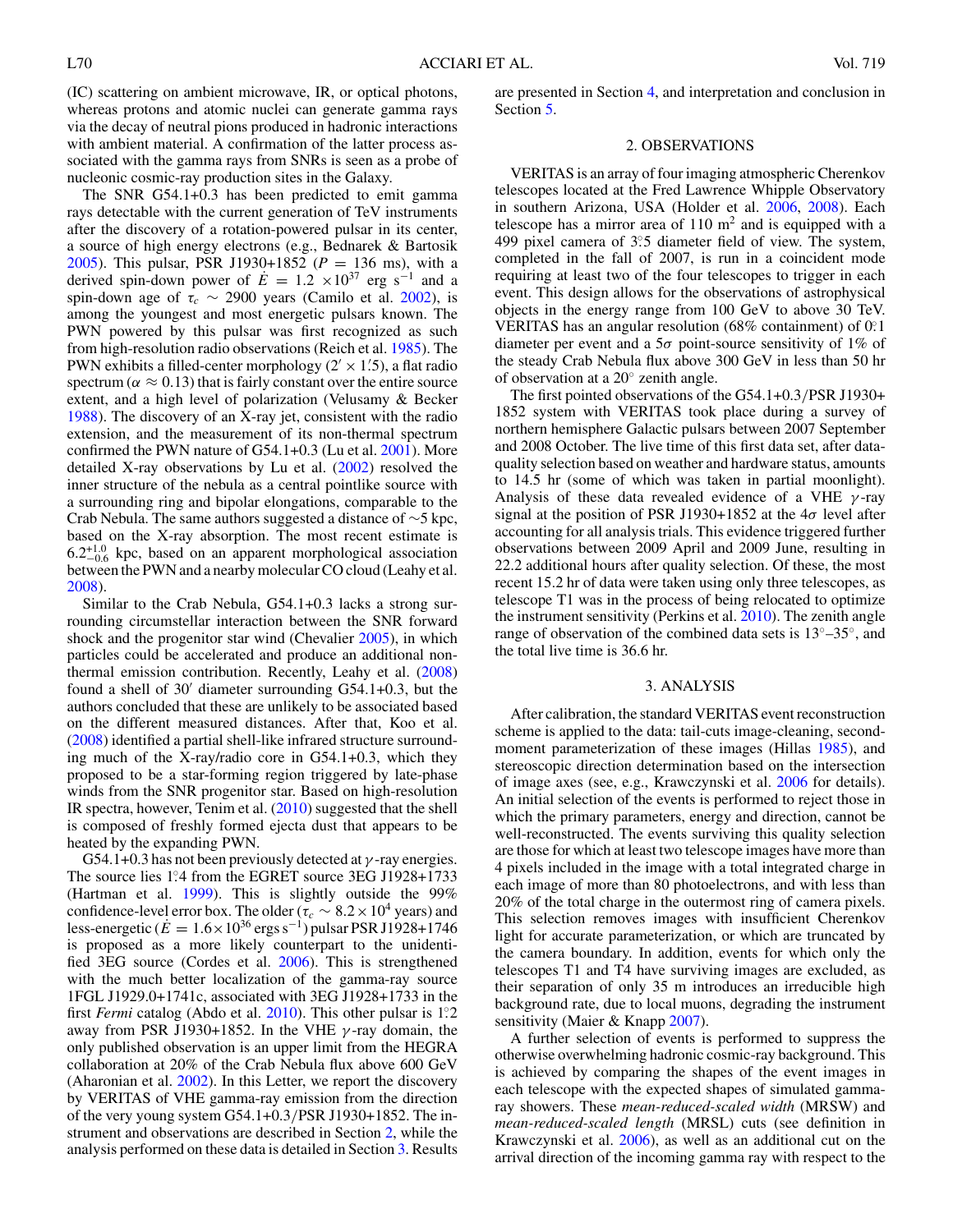<span id="page-3-0"></span>

| <b>PSR</b> Name | Offset<br>70 | On)<br>Events | Off<br>Events | $\alpha^{\rm a}$ | Excess<br>Events | LiMa<br>Significance | Flux > 1 TeV<br>$(10^{-13}$ cm <sup>-2</sup> s <sup>-1</sup> ) |
|-----------------|--------------|---------------|---------------|------------------|------------------|----------------------|----------------------------------------------------------------|
| J1930+1852      | U.S          | 231           | 720           | 0.18             | 101              | $7.0\sigma$          | $5.3 \pm 1.3$                                                  |
| J1928+1746      | 0.7–1.7      | 108           | 509           | 0.19             |                  | $1.2\ \sigma$        | ${<}2.6$                                                       |

**Table 1** Analysis Results at the High  $\dot{E}$  Pulsar Locations in the FOV of the PWN G54.1+0.3

**Notes.** The analysis used for the results presented in this table corresponds to an image integrated charge ∼225 photoelectrons and  $\theta^2$  < 0.015 deg<sup>2</sup>.

<sup>a</sup> Normalization factor for the different acceptance of the background and source regions in the ring background model.

source position  $(\theta^2)$ , reject more than 99.9% of the hadronic cosmic-ray background while keeping 45% of the gamma rays. Different sets of these cuts, optimized for different source properties, are applied to the G54.1+0.3 data. Two a priori test positions are defined as the locations of the high spin-down power pulsars: J1930+1852 (19<sup>h</sup>30<sup>m</sup>30°.13, +18°52′14′.1) and J1928+1746 (19h28m42*.* s 48*,* +17◦46 27). In the search for a VHE*γ* -ray signal from a point source with a Crab-like spectrum, the following cuts were employed: −1.2 *<* MSCW*/*L *<* 0.5 and  $\theta^2$  < 0.015 deg<sup>2</sup>, resulting in an analysis threshold of 250 GeV. Since the emission region may be extended, as is the case of most of the galactic PWN detected at VHE *γ* -rays (Aharonian et al. [2005a\)](#page-5-0), a larger cut in the arrival direction  $\theta^2 < 0.055 \text{ deg}^2$ is also considered. In addition, a rather tight cut on the integrated charge of ∼225 photoelectrons is applied, to maximize the signal-to-noise ratio for a weak source with a hard spectrum. The latter cut results in an analysis threshold of 500 GeV and in superior angular resolution. For the spectral analysis, this cut is 80 photoelectrons providing maximal coverage in energy.

For the background estimation, we employ two different methods, as described in Berge et al. [\(2007\)](#page-5-0). The background estimate for each position in the two-dimensional sky map is taken from a ring of mean radius 0.5 and an area six times that of the on-source region. For the spectral analysis, the background is taken from seven positions in the field of view with the same offset from the pointing direction as the source regions. This eliminates the need for corrections concerning the radial dependence of the background acceptance. The on-source and background region counts, together with a normalization factor for the different acceptance of these regions, are used to derive the statistical significance of any excess following the likelihood method of Li & Ma [\(1983\)](#page-5-0).

### 4. RESULTS

Figure 1 shows a sky map of the excess counts for the entire data set in the region around G54.1+0.3*/*PSR J1930+1852 system, derived using the point-source analysis described above. A source of VHE gamma rays is clearly visible and is coincident with the position of the X-ray and radio PWN. An excess of 101 events is observed, corresponding to a pre-trials statistical significance of  $7.0\sigma$  at the location of PSR J1930+1852, as shown in Table 1. This significance is the highest obtained at the pulsar position for the four different search criteria attempted, and this is taken into account in assessing the true chance probability of the observed signal of 6.8*σ*. As discussed above, the earlier data set showed evidence for a VHE *γ* -ray signal at  $4.3\sigma$ . This evidence is confirmed by the presence of a 5.5*σ* detection at the same position in 2009 data set alone. This increase is as expected for a steady source with increased exposure time and a slightly reduced sensitivity of the array with only three telescopes.



**Figure 1.** Smoothed excess map from G54.1+0.3, as measured by VERITAS. Only events with image sizes above 225 photoelectrons are used. The color scale indicates the number of excess gamma-ray events. The high  $\dot{E}$  pulsars present in this field of view, J1930+1852 and J1928+1746, are marked with white plus signs. The contour of the 99% confidence-level error box of the unidentified EGRET source 3EG J1928+1746 is overlaid in black. The gamma-ray sources in the first Fermi catalog are marked with black crosses.

The unsmoothed map of excess events, binned in  $0.05 \times 0.05$ , is fit by a two-dimensional Gaussian in order to study the morphology of the observed emission. The gamma-ray excess is well fit by the point-spread function of the instrument at the corresponding analysis threshold of 500 GeV (∼0.11), which results in a detection compatible with a pointlike source for VERITAS. The best fit of the Gaussian centroid is  $19^h30^m32^s \pm$  $25^{\circ}$ , +18°52'12"  $\pm$  20" (J2000) and hence we assign the name VER J1930+188. Given the systematic uncertainty of 0.02 in this measurement, the centroid is consistent with the pulsar position (at a distance of 0.007) and the 0.03 extent of the PWN G54.1+0.3 around the pulsar.

The total  $\gamma$ -ray excess above 250 GeV, i.e., that within a circle of  $0^\circ$ 15 around the pulsar position, is  $214 \pm 43$  events. Figure [2](#page-4-0) shows the reconstructed gamma-ray spectrum from these events. The data are consistent with a power law in energy that extends from 250 GeV up to 4 TeV with a photon index of  $\Gamma$  = 2.39  $\pm$  0.23<sub>stat</sub>  $\pm$  0.30<sub>sys</sub> and a differential flux at 1 TeV of  $(7.5 \pm 1.2<sub>stat</sub> \pm 1.5<sub>sys</sub>) \times 10<sup>-13</sup>$  TeV<sup>-1</sup> cm<sup>-2</sup> s<sup>-1</sup>. The corresponding flux above 1 TeV is 2*.*5% of the Crab Nebula flux.

No other significant TeV source is found in the maps, including at the second a priori test position, the location of PSR J1928+1746, for any of the searches performed. The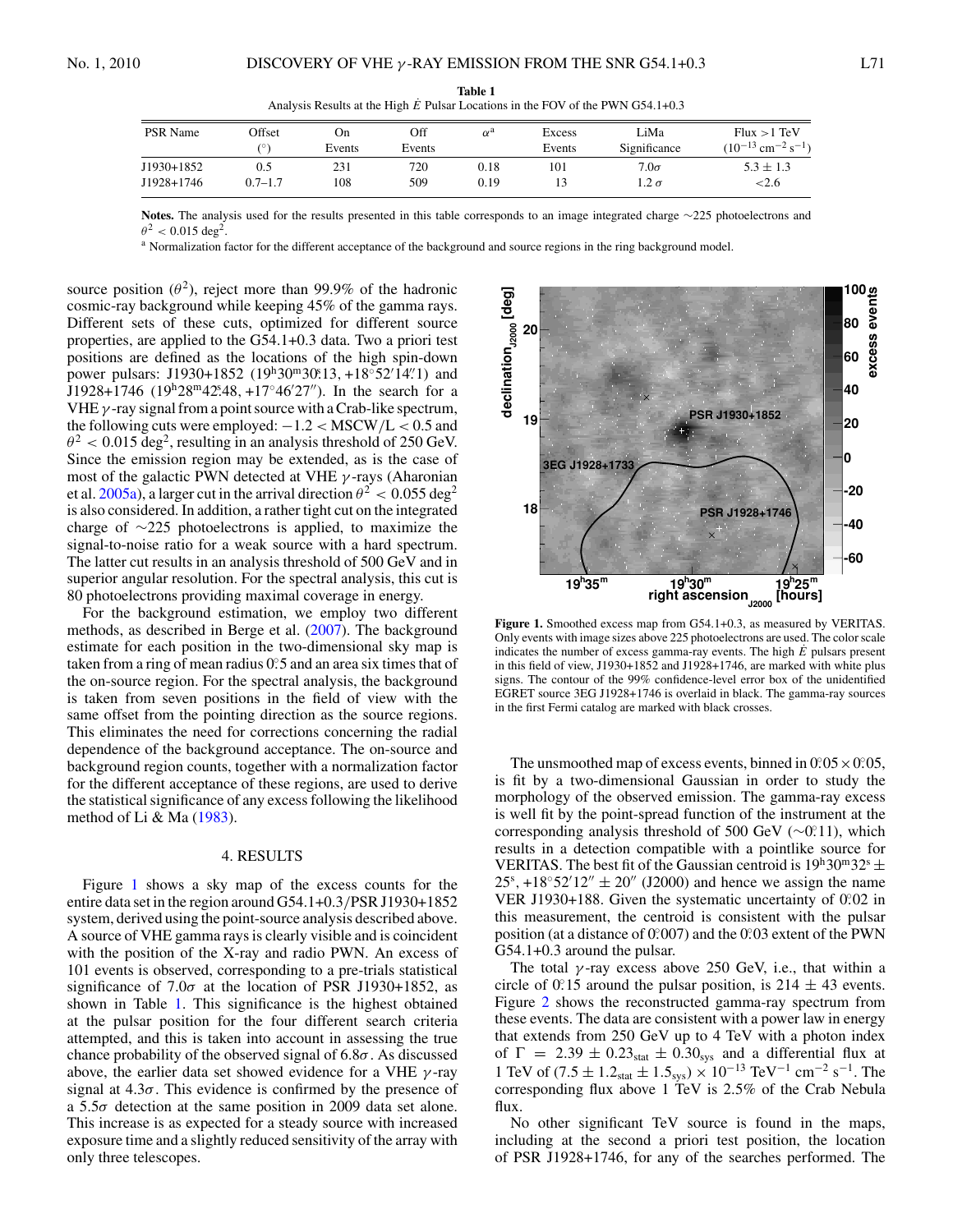**Table 2** Pulsar and Nebular Properties of Compact PWN Detected at TeV

<span id="page-4-0"></span>

| Name         | $(10^{36} \text{ erg s}^{-1})$ | $\tau_c$<br>(kyr) | Distance<br>(kpc) | $L_{\nu}^{\rm a}$<br>$(10^{34}$<br>$\sim$ $\cdot$ erg s <sup>-1</sup> | $L_X$ <sup>b</sup><br>$(10^{34} \text{ erg s}^{-1})$ | $\eta_{\gamma}^{\text{c}}$<br>$(\%)$ | $\eta_X$ <sup>d</sup><br>(9) | $L_X/L_\gamma$ |
|--------------|--------------------------------|-------------------|-------------------|-----------------------------------------------------------------------|------------------------------------------------------|--------------------------------------|------------------------------|----------------|
| Crab Nebula  | 460                            | 1.2               |                   | 8.6                                                                   | 1900                                                 | 0.02                                 | 4                            | 220            |
| $G0.9+0.1$   | 43                             | 5.3               | 8.5               | 4.4                                                                   | 36                                                   | 0.1                                  | 0.8                          |                |
| $G21.5-0.9$  | 33                             | 4.85              | 4.7               | 0.72                                                                  | 22                                                   | 0.02                                 | 0.7                          | 30             |
| $G$ 54.1+0.3 | 12                             | 2.9               | 6.2               | 2.1                                                                   | 2.9                                                  | 0.17                                 | 0.2                          | 1.4            |
| Kes75        | 8.1                            | 0.7               | 7.5               | 2.5                                                                   | 24                                                   | 0.3                                  | 2.9                          | 10             |

**Notes.**

<sup>a</sup> Luminosity in the 0.2–10 TeV band.

<sup>b</sup> Luminosity of the PWN in the 0.5–8 keV band, taken from Kargalstev & Pavlov [\(2008\)](#page-5-0).

<sup>c</sup> Efficiency to convert the spin-down energy to VHE gamma-ray emission:  $\eta_{\gamma} \equiv L_{\gamma}/E$ . d Efficiency to convert the spin-down energy to X-ray synchrotron:  $\eta_X \equiv L_X/E$ .



**Figure 2.** Reconstructed VHE *γ* -ray spectrum of the new source VER J1930+188. The 99% confidence level are determined with the method of Feldman & Cousins [\(1998\)](#page-5-0) and are not used in the fit. The parameters of the fitted power law can be found in the text.

significance at this pulsar position is  $1.2\sigma$  and the flux upper limit above 1 TeV at the 99% confidence level (Feldman & Cousins [1998\)](#page-5-0), assuming a power-law source spectrum with  $\Gamma = 2.5$ , is  $F < 2.6 \times 10^{-13}$  cm<sup>-2</sup> s<sup>-1</sup> (about 1.4% of the flux of the Crab Nebula; see Table [1\)](#page-3-0). We have used the point-source analysis for these calculations, as there is no known X-ray or radio PWN or SNR counterpart associated with this pulsar which can be used to constrain the size of the TeV emission.

#### 5. DISCUSSION AND CONCLUSION

VERITAS has detected VHE gamma-ray emission from the direction of the SNR G54.1+0.3, providing a new input to study the non-thermal particle population in this object. This new TeV source, VER J1930+188, appears pointlike within the instrument resolution and does not show a notable offset from the pulsar PSR J1930+1852, placing it among the more compact TeV sources found to be associated with an SNR. The emission is co-located with the X-ray and radio PWN in the SNR G54.1+0.3, and also with a molecular CO cloud in apparent morphological association with the PWN and a partial shell of IR ejecta around the PWN.

Assuming the gamma-ray production in VER J1930+188 is related to the pulsar, the compactness of the TeV source and lack of significant offset between the pulsar and its X-ray PWN and the TeV source can be attributed to its relative youth. The spin-down age of PSR J1930+1852 is 2900 years, which places it as the latest addition to an emergent class of TeV sources associated with very young pulsars: PSR B0531+21*/* Crab Nebula (Weekes et al. [1989\)](#page-5-0), PSR J1747−2809*/* HESS J1747−281 in G0.9+0.1 (Camilo et al. [2009;](#page-5-0) Aharonian et al. [2005b\)](#page-5-0), PSR J1845−0258*/*HESS J1845−029 in SNR Kes 75, PSR J1833−1036*/*HESS J1833−105 in G21.5−0.9 (Djannati-Atai et al. [2008\)](#page-5-0), and PSR J1813−1749*/* HESS J1813−178 in G12.82−0.02 (Gotthelf & Halpern [2009\)](#page-5-0). Those PWNe are good candidates for being in the early stage of evolution, where the wind nebula is interacting with the freely expanding supernova ejecta. This population stands in contrast to an apparently more common variety of energeticpulsar-associated TeV sources, a group which contains, as notable examples, PSR B1823−1313*/*HESS J1825−137 (Aharonian et al. [2006a\)](#page-5-0), PSR B0833−45*/*Vela X (Aharonian et al. [2006b\)](#page-5-0), and PSR J2229+6114*/*VER J2227+608 (Acciari et al. [2009\)](#page-5-0). These objects show extended TeV emission which is both larger than the X-ray PWN and offset from the pulsar location (see, e.g., de Jager & Djannati-Atai [2009\)](#page-5-0). A common element in this class is older, middle-aged pulsars, with ages *>*104 yr. Here, the PWN may be displaced in some direction, possibly by an asymmetric SNR reverse shock generated from an explosion into an inhomogeneous medium (Blondin et al. [2001\)](#page-5-0).

Table 2 lists the pulsar properties (spin-down power, age, and distance) and the nebular energetics in several compact PWNe detected in TeV. The total power, *Lg*, radiated by G54.1+0.3 in the energy band 0.2–10 TeV is  $2.1 \times 10^{34}$  erg s<sup>-1</sup> compared to 8.6  $\times$  10<sup>34</sup> erg s<sup>-1</sup> for the Crab Nebula. This value of the gamma-ray luminosity of G54.1+0.3 is the same order of magnitude what has been found for the other PWNe in the table. A more relevant quantity to compare is the efficiency of TeV luminosity production compared to the pulsar power which is  $\eta_{\gamma} \sim 0.17\%$  for G54.1+0.3. This is similar to that of G0.9+0.1  $(\approx 0.1\%)$  and 10 times larger than other young systems like the Crab Nebula ( $\approx$ 0.02%) and HESS G21.5–0.9 ( $\approx$ 0.02%). However, all these PWNe have significantly lower levels (ranging from 0.1% to 2.9%) of X-ray luminosity production efficiency than the Crab Nebula ( $\approx$ 4%). Despite being worst synchrotron emitters than the Crab Nebula, G54.1+0.3, together with the other recent compact TeV PWNe, are similar and even better TeV emitters than the Crab Nebula.